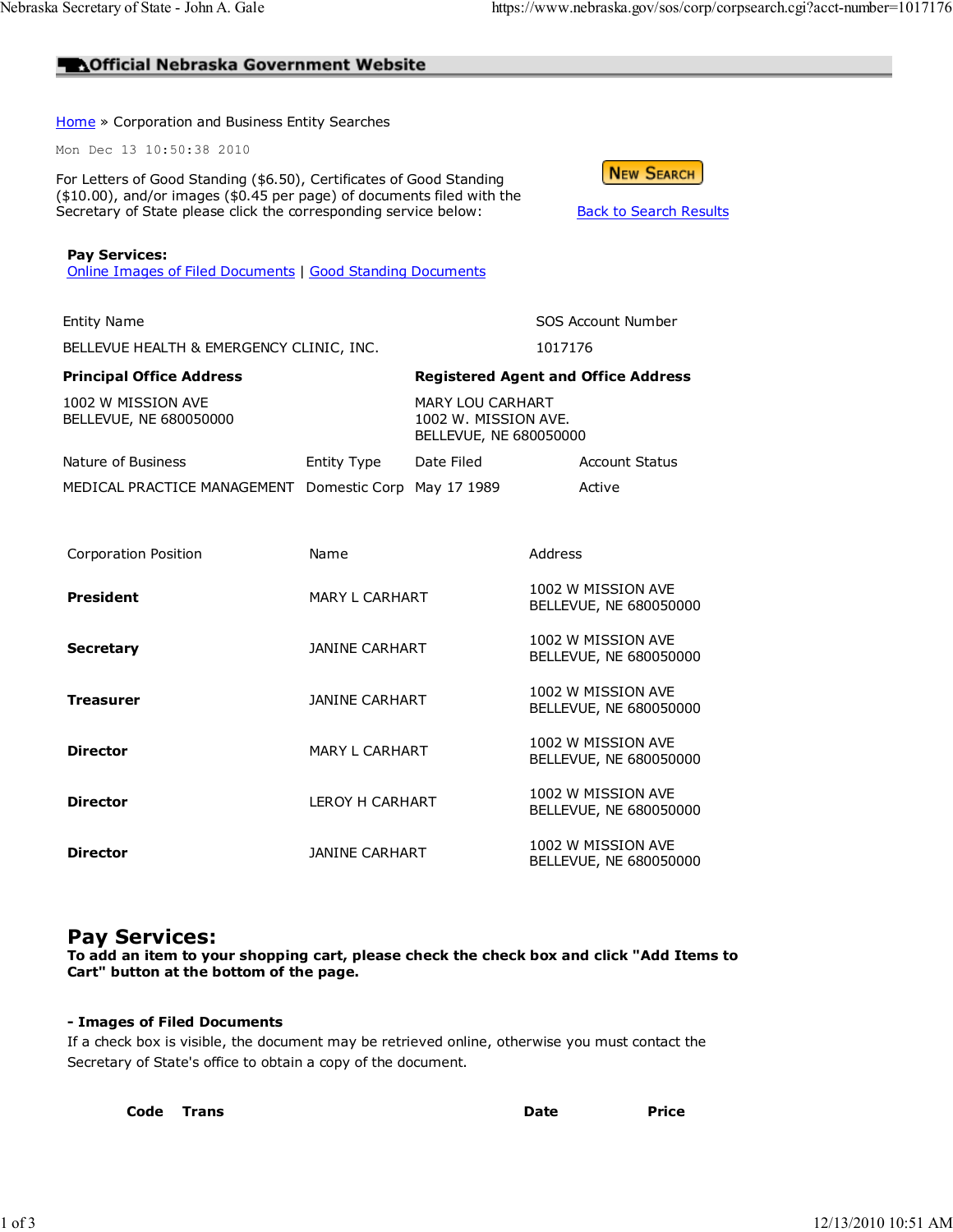| ▣      | АP        | Articles Perpetual        | May 17 1989 | $$1.35 = 3$<br>page(s) @<br>\$0.45 per page |
|--------|-----------|---------------------------|-------------|---------------------------------------------|
| $\Box$ | <b>PP</b> | Proof of Publication      | Jul 18 1989 | $$0.45 = 1$<br>page(s) @<br>\$0.45 per page |
|        | <b>AO</b> | Change of Agent or Office | Apr 02 1993 |                                             |
|        | <b>AO</b> | Change of Agent or Office | Nov 04 1993 |                                             |
|        | <b>NP</b> | Non Payment of Taxes      | Apr 16 1995 |                                             |
|        | <b>CR</b> | Certificate of Revival    | Jul 20 1995 |                                             |
|        | <b>NP</b> | Non Payment of Taxes      | Apr 16 1999 |                                             |
| $\Box$ | <b>CR</b> | Certificate of Revival    | Jul 23 1999 | $$0.45 = 1$<br>page(s) @<br>\$0.45 per page |
| $\Box$ | <b>TR</b> | Tax Return                | Jul 23 1999 | $$1.35 = 3$<br>page(s) @<br>\$0.45 per page |
| $\Box$ | <b>TR</b> | <b>Tax Return</b>         | Jan 25 2000 | $$0.90 = 2$<br>page(s) @<br>\$0.45 per page |
|        | <b>NP</b> | Non Payment of Taxes      | Apr 16 2001 |                                             |
| $\Box$ | TR        | <b>Tax Return</b>         | May 25 2001 | $$0.90 = 2$<br>page(s) @<br>\$0.45 per page |
| $\Box$ | <b>CR</b> | Certificate of Revival    | May 25 2001 | $$0.45 = 1$<br>page(s) @<br>\$0.45 per page |
| $\Box$ | TR        | Tax Return                | May 02 2002 | $$0.90 = 2$<br>page(s) @<br>\$0.45 per page |
| $\Box$ | TR        | Tax Return                | Feb 28 2003 | $$0.90 = 2$<br>page(s) @<br>\$0.45 per page |
| $\Box$ | TR        | Tax Return                | Apr 06 2004 | $$0.90 = 2$<br>page(s) @<br>\$0.45 per page |
| Π      | TR        | <b>Tax Return</b>         | Apr 13 2006 | $$1.35 = 3$<br>page(s) @<br>\$0.45 per page |
| $\Box$ | TR        | Tax Return                | Jan 15 2008 | $$0.90 = 2$<br>page(s) @<br>\$0.45 per page |
| $\Box$ | <b>TR</b> | Tax Return                | Feb 02 2010 | $$0.90 = 2$<br>page(s) @<br>\$0.45 per page |